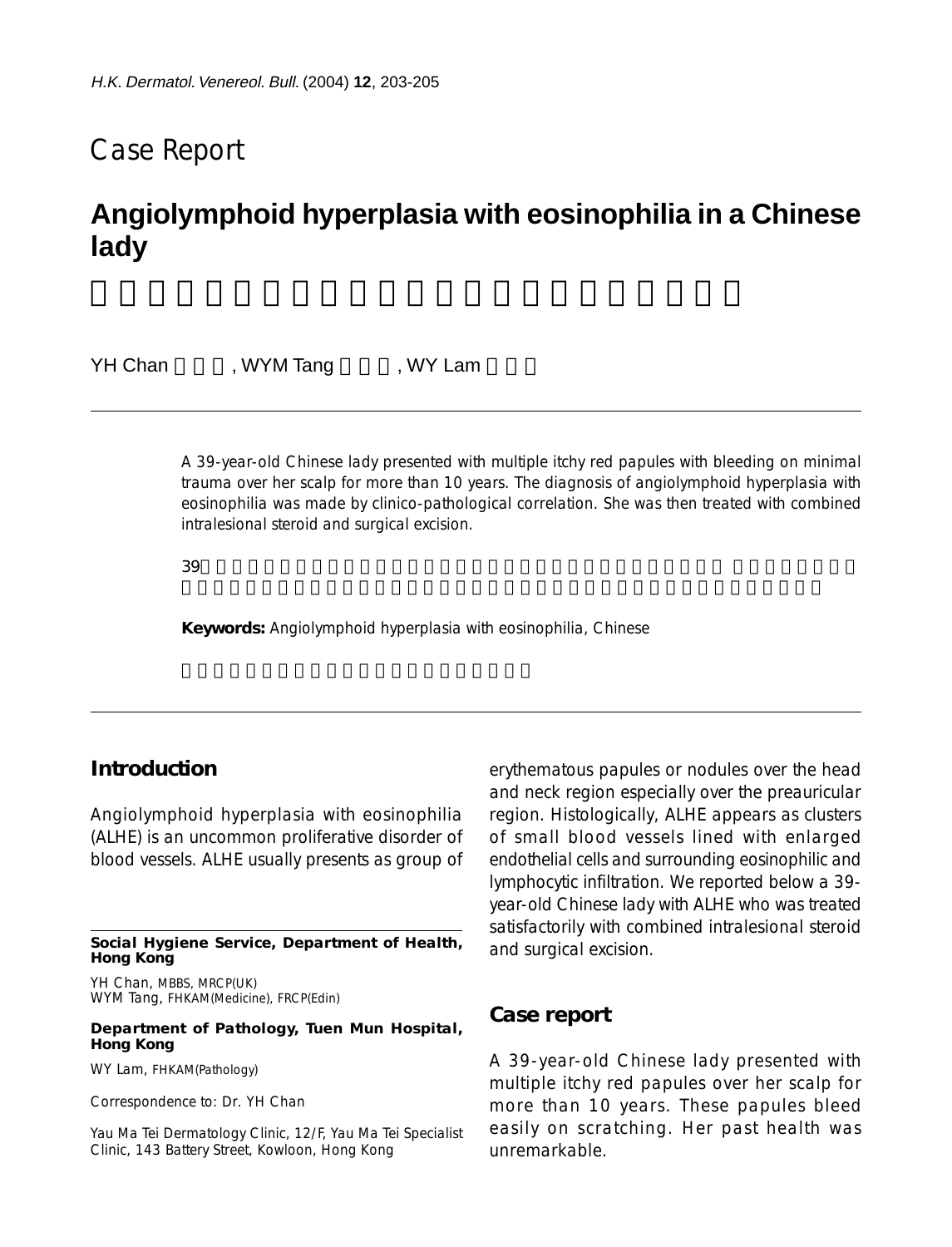On examination, there were multiple red papules and nodules with overlying excoriation over her scalp (Figure 1). There was no tenderness over these lesions. No enlarged lymph node was found. Other physical examination was unremarkable. The differential diagnoses included angiolymphoid hyperplasia with eosinophilia, Kimura's disease, haemangioma and other skin appendageal tumours.

Excisional biopsy was performed and histopathological examination showed proliferation of thin-walled vessels admixed with reactive lymphoid cells forming germinal centres and eosinophils (Figure 2). The lining endothelial cells were epithelioid with vacuolated cytoplasm (Figure 3). The clinical and histological findings confirmed the diagnosis of ALHE. The patient was then treated satisfactorily with intralesional steroid and staged excision.

## **Discussion**

ALHE is an uncommon proliferative disorder of blood vessels. It was first described by Wells and Whimster in 1969<sup>1</sup> and was considered as a late stage of Kimura's disease. However, recent thought suggested that ALHE and Kimura's disease are distinct entities. ALHE was more common in Asians especially Japan. It has a mean age of onset was around 30 and a female predilection.<sup>2</sup> The exact aetiology of this disorder is unknown. ALHE usually presents as groups of red or brown papules or nodules over the head and neck especially around the ears but mucosal ALHE had been reported.<sup>3</sup> The lesions may have pain or pruritus. They tend to bleed easily on minimal trauma.<sup>2</sup> On the other



**Figure 2.** Proliferation of thin-walled vessels admixed with reactive lymphoid cells forming germinal centres and eosinophils (H&E).



**Figure 1.** Multiple red papules over occipital region of scalp.



**Figure 3.** The lining endothelial cells were epithelioid with vacuolated cytoplasm (H&E).